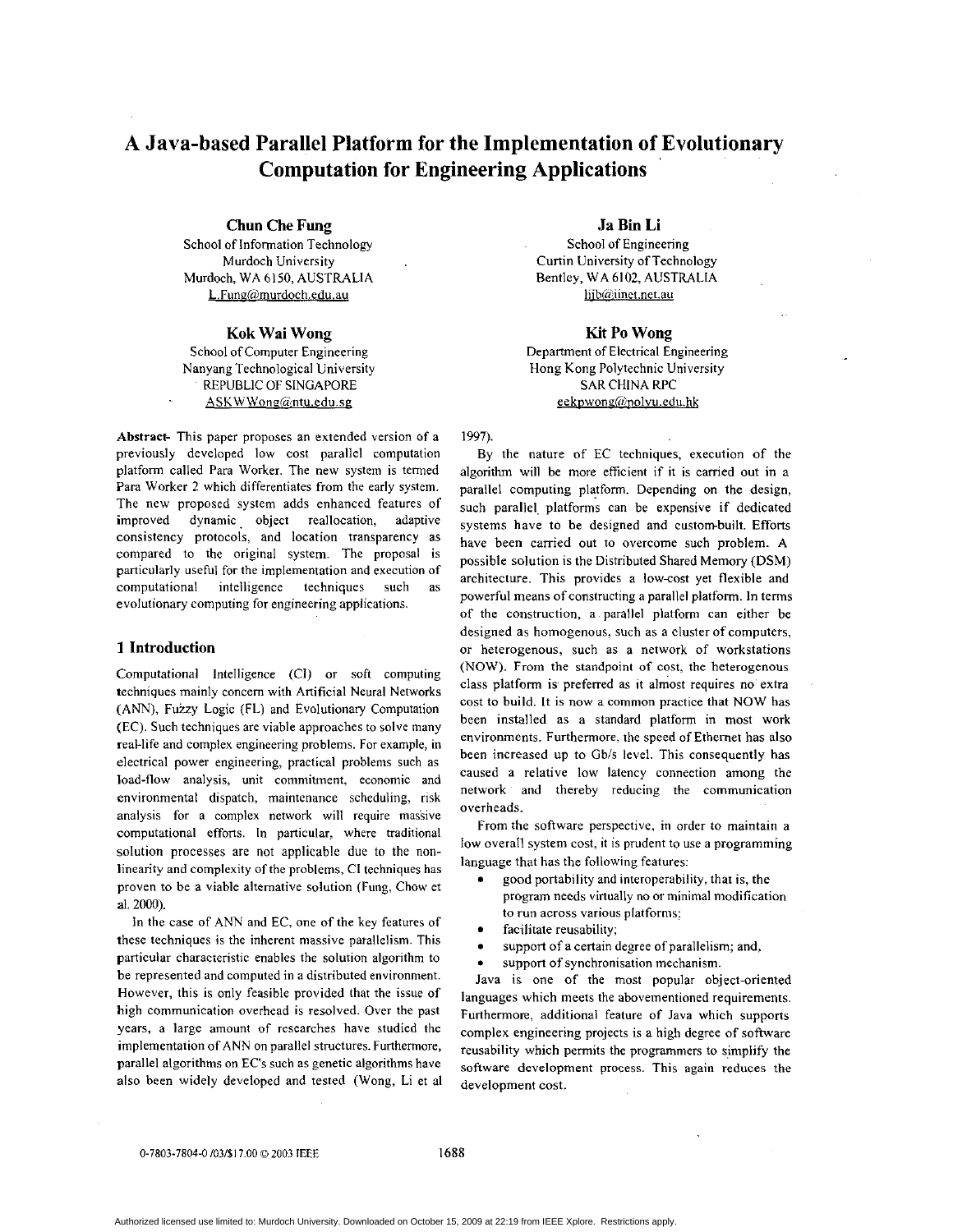The importance of threads should also be emphasised which is used to facilitate parallel algorithms. Thread can realize four classes of implementation of parallel algorithm: Master Mechanism, Peer Mechanism, Class Transfer Mechanism, and Message Passing Mechanism. Java provides a standard *Thread* class for the purpose of implementation of such algorithms. In addition, Java also provides several synchronisation mechanisms to access share variables or objects. For this reason and following the previous work in ParaWork (Fung, Chow et al.), Java has been adopted as the development language for the present study.

In the subsequent sections, this paper first reports the various types of DSM designs as described in the literatures (Amza, Cox et al. 1999). The strengths and weaknesses of these DSM approaches are also been discussed. Finally, a new design of DSM based on the DISK (DIStrihuted Kaffe) (Surdeanu and Moldovan 2002) distributed Java Virtual Machine (JVM) is proposed. The new DSM is term Para Worker 2, which is an extended project from the Para Worker project (Fung. Chow et al.). This paper is organised as follows: Section 2gives an overview of the development of the parallel platform and Section 3 discusses the proposal on the design and implementation of Para Worker **2.** Section **4** gives a comparison between the two versions of the Para Worker while Section 5 discusses the implementation. This is followed by a conclusion for this paper.

## **2 Overview**

There are three major design approaches **b** implement parallel computers: Multiprocessors, Multi-computers, and Distributed Shared Memory (DSM). In the case of a multiprocessors design, all the processors are confined and share the resources within a single, global address space. Read and write operations are both allowed for any processor to access the common address space. Communication among processors is thereby made through the shared memory. This architectural design is also termed as a tightly coupled parallel system. On the other hand. a multi-computers system comprises of a network of computers. Every computer in the network has it's own private memory space and I/O modules. Hence communication is via message-passing. In practice, multiprocessors systems arc costly and complicated to build but they are relatively easy to program. On the other hand, multi-computers are just the opposite. Distributed Shared Memory architecture can be considered as an intermediate solution which takes advantages of the two design philosophies. In DSM, each computer has both local and shared memory space. The shared memory space is visible to all remote processors located in the same network. From a programmer's perspective, the read or write operations on the shared or local variables are being treated the same irrespective to their physical locations. In other words, variables stored in the shared memory space can be accessed by a remote processor in a same manner as variables being stored in the processor's local memory space.

There have been a number of implementations of the DSM design in the past years. Examples of such developments are Sequential Consistency, Release Consistency and Entry Consistency. Sequential Consistency follows closely to a single processor environment. **IVY** was the first page-based DSM machine implemented in this manner (Li and Hudak 1989). It used sequential consistency model, which is based on a *single wrirer multiple reader* protocol. In this case, only one node will be permitted to write to the shared page at anyone time whereas read operation can be concurrently carried out by the other processors. During the write operation, all the other nodes which intend to access to the same page have to he suspended and wait for the completion of the write operation. This leads to low system performance. Another shortcoming is the false sharing problem which is due to concurrent attempt by more than one processor to gain ownership of the same page although each processor is accessing to distinctly different sets of data. On the other hand, the lazy release consistency (LRC) model allows postponement of the update until a synchronisation variable is acquired by a remote processor. TreadMarks is a page-based DSM system proposed by Amza et al (Amza, Cox et al. 1996)based on the LRC approach. The *false sharing*  problem *is* overcome by using different modes *of multiple writer protocol* which allow concurrently access by different processors to different sets of data within a page. This has resulted in an improvement in the system performance. Midway (Bershad, Zekauskas et al. 1993) is another shared-variable DSM system which implements the Entry Consistency model. The entry consistency model associates a synchronisation variable with every shared variable. The approach updates or invalidates shared variables associated with the acquired synchronisation variable. Another example is JUMP (Cheung, Wang et al.) which **is** a page-based DSM system built on a cluster of computers. JUMP implements the *migrating-home* protocol. The protocol is based on a **new** consistency model *Scope* of *Consistency* (ScC). This approach was implemented as user-level run-time library built on the UNlX environment. ScC bridges the gap between the inefficiency in LRC and the hard programming requirements in the Entry Consistency model. Subsequently, the Java-Enahled Single-System-Image Computing Architecture (JESSICA) (Ming 1999) was developed as a JVM-based middleware that **runs** on top of JUMP in the standard UNlX operating system. JESSICA supports parallel execution of multi-threaded Java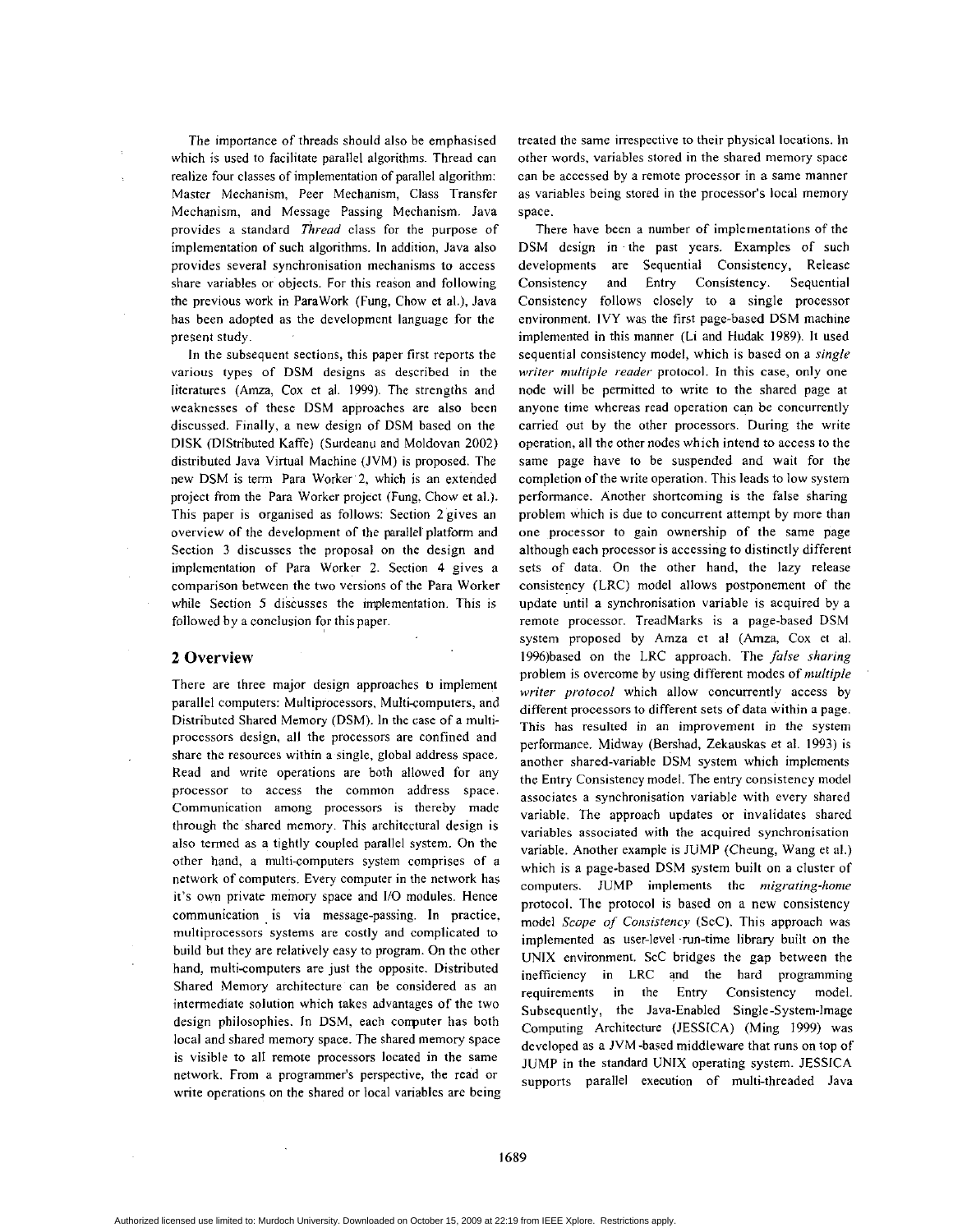

Fig. 1: Block diagram of the Para Work 2 architecture

applications in a cluster of computers.<br>
Other developments are the implementation of objectbased distributed systems. Emerald (Black, Hutchinson et al. 1987) is a distributed object system which implements local communication among threads and objects through shared memory. Remote communication is carried out by Remote Procedure Call (RPC). RPC arguments are marshalled into one message. Pointer to the physical addresses can also be accessed remotely. However, objects migration is not supported and this being the main disadvantage of the system. The other disadvantage is that the locations of the shared variables are not transparent to the programmer.

Orca (Bal, Kaashoek et al. 1992) is another object-based system that supports transparent replication by a fast, reliable broadcast mechanism. The mechanism allows all object copies to be propagated simultaneously. Orca implements sequential consistency. Orca objects can be in one of two states: *single-copy* or *replicated.* Replicated objects are maintained consistent with the broadcast mechanism. Single-opy objects are accessed through RPC.

.DISK (Surdeanu and Moldovan 2002) implements an object-based, multiple-writer consistency protocol (OM W). It also characterises the update-based, multiple-writer **lazy**  release consistency protocol. DISK is a distributed Java virtual machine. Threads run on a set of nodes connected through software point-to-point TCP channels. Remote objects can be in either *read-un1.v* or *read-write* states. An update-notice for each modified object is created. and only the differences (diffs) are propagated to the remote processor acquiring the synchronisation variable. objects in DISK are automatically assigned to an unshared state until a remote thread accesses them. This results in a reduction in the overhead for the maintenance of consistency between the objects.

Java/DSM (Yu and Cos 1997) is a JDK 1.0.2-compliant distributed JVM implemented on top of TreadMarks. Java/DSM allocates objects and classes into heaps with

TreadMarks shared-memory allocation routines. JavaParty (Philippsen and Zenger 1997) implements a hva-based distributed environment. JavaParty is hilt as a cluster of regular JVMs connected via Remote Method Invocation (RMI). JavaPary introduces a new class, *remote,* to mark objects as shared. A pre-processor is required to translate this code into RMI-based Java code.

## **3 Design of Para Worker 2**

The design of the Para Work 2 is adapted from DISK introduced in (Surdeanu and Moldovan 2002). Fig.1 illustrates the block diagram of Para Worker 2. The proposed system improves the original system by adding:

- *adaptive protocols to the Distributed JVM.* Taking the advantages of adaptive protocols **(Amza, Cox** et al. 1999). Para Work 2 automatically chooses between the different protocols depending on the access patterns of the application and the workload in the network. It is recognised that the performance of a protocol is application dependent; and,
- *a dynamic object migration technique,* which allows the proposed system to dynamically balance the load on the network and processor, and effectively reduces 'the latency of the communication.

To achieve our goal, Para Worker 2 adds the Resource Monitoring module to the original system. The module is to monitor:

- network environments, such as link congestion and
- processor and recourses failures;
- load on its processor; and,
- access patterns of share objects by threads.

First of all, based on information provided by the monitoring module, the objects allocation/migration management decides the object reallocation based on the following conditions:

Imbalance load on the resource. For example, a processor maintains too much or too few objects due to object creation and discard.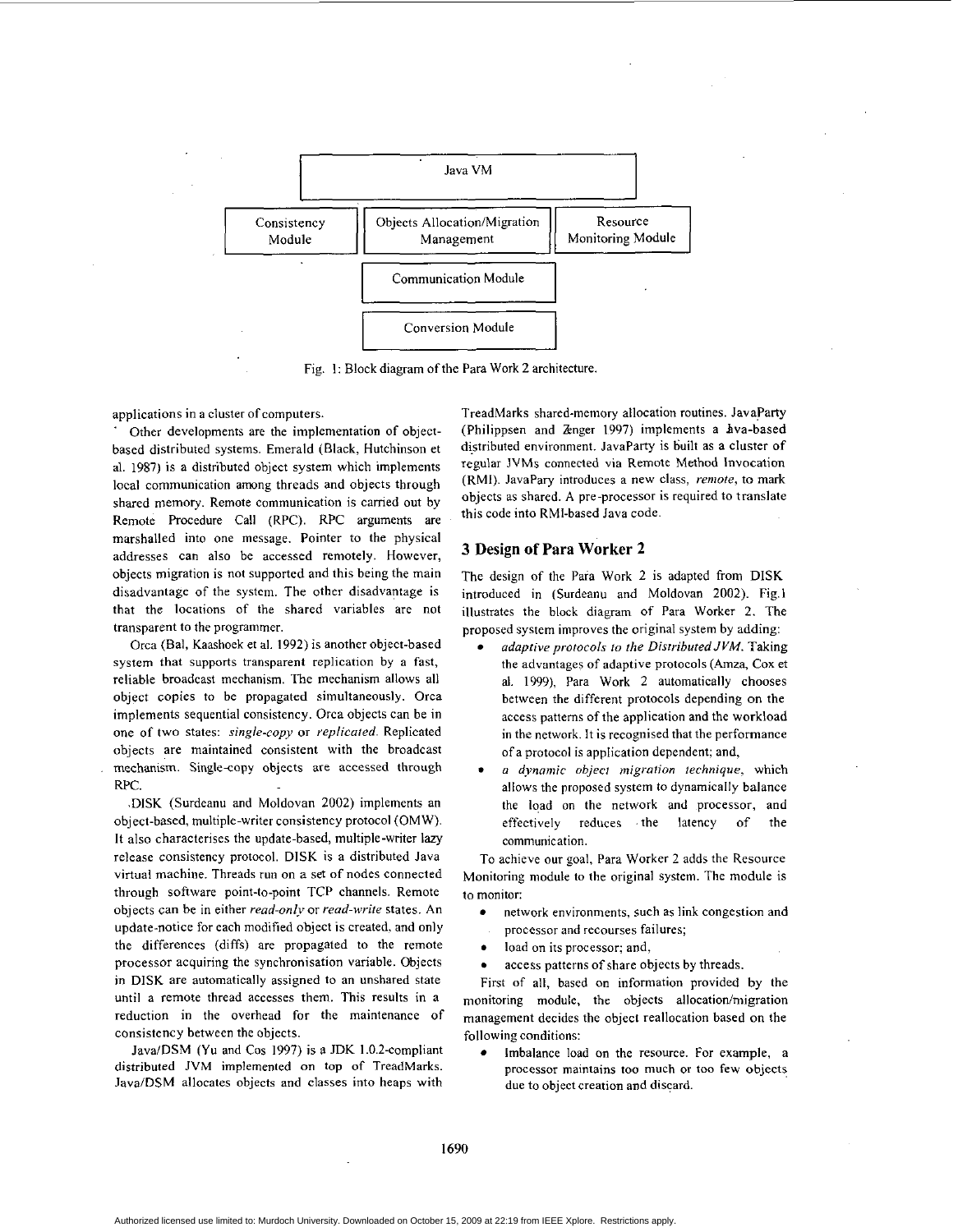- High latency in the network due to traffic congestion by a large amount of messages sending to the same node.
- Faulty processors or links.
- Complexity of the application.

The function of the object allocation is important in DSM systems, especially in a dynamical varying environment. Furthermore, the Monitor module also informs the Consistency module the access patterns of the share objects accessed by the remote threads. The system in turn considers the adaptation of appropriated protocols accordingly to order to improve the performance of the application under execution. Similar to the system presented in (Amza, Cox et al. 1999), Para Worker 2 is to implement the following protocols:

- Single- and multiple-writer protocols;
- Invalidate and update protocols.

Para Worker **2** also includes two additional protocols that support object migration: Home-based and home-less protocols. First, in the single-writer protocol, it allows only one single writable object in the system at any given time; however, there are possible several read-only copies of the .object stored in other processors. The processor currently holding the writable copy of the object is called the owner of the object. To write to an object in a single-writer protocol. a processor must obtain the ownership of the object from the previous owner at the synchronisation time. In contract, the multiple-writer protocol allows multiple writable copies of the share object to coexist within the system. These copies of objects are synchronised by the execution of the barrier code to join the objects as one copy according to their time-stamps. Taking advantages of the multiple-writer protocol, the system can improve running speed of the application by allowing different parts of the object to be modified concurrently. However. for some applications which allow only one writer at any time, the single-writer protocol can simplify the process of modification by avoiding the costs of twinning, diffing, and diff combining.

Secondly, the major difference between the invalidate and update protocols is the invalidate protocol which allows postponing of the modification of a share object until it is accessed by another thread. The tradeoffs between invalidate and update protocols are studied and presented in (Amza, Cox et al. 1996). Basically, significant amount of data is sent by the update protocols. However, access-fault and round-trip delay can be reduced dramatically with the advantage of speculative update protocols.

For the home-based protocols, the owner of a shared object is allocated to a fixed processor, or Home, which is responsible for the maintenance of the most up-to-date copy of the object. When a remote processor requests the object, the processor must communicate with the Home. In contrast to home-based protocols, in the homeless protocols, every processor has the updated copy of the object, a processor has to send out request to all processor to acquire the most updated copy of-the object. The strength of the Home-based protocol is similar to the server-client algorithm. This effectively controls and keeps a copy of the object. However, the overhead issue is still in place. The Homeless protocol however reduces the overhead of the Home node but the overall amount of request messages is increased.

#### **4 Comparison with Para Worker**

The differences between two proposed systems are summarised as the following aspects:

#### **4.1** .Location Transparency

Para Work requires programmers to write separate codes for different machines such as servers and clients. The task is generally difficult and error-prone. Taking advantage of object allocation management, Para Worker 2 allows location of objects to be handled automatically. At the start of the application, threads are distributed throughout the network. There is unnecessary to write codes for different machines. Furthermore, programmer can avoid programming any complicated object synchronisation with the help of Para Worker 2. The system automatically detects the status of any object, such as share and unshared (Surdeanu and Moldovan 2002). For share objects, consistency function calls are inserted before object and class accesses instructions.

#### **4.2** Programming Interface

Para Worker 2 uses JDK compliant Java Virtual Machine, programs which require little modification to be run on an existing system. However. in Para Worker, the network configuration such as the network topology has to be performed by the programmer prior to the execution of the program.

#### **43** Run-Time Environment

Para Worker 2 allows objects and threads reallocating dynamically for the application to adapt changing run-time environment. For instance, threads stored in the faulty processor are transferred to other processor without restoring the system. In contrast, Para Worker does not consider dynamic changing of the network. Consequently, any failure occurred in the Para Worker system will require restoration of the application.

## **5 Implementing Evolutionary putation algorithms with Para Worker 2**

Two approaches are commonly used to implement distributed Java virtual machines. The first approach is to build Java virtual machines on the top of a Memory Management Module, as illustrated in Fig. **1.** Such module creates a Global Thread Space across a group *of* clusters or workstations. It in turn allows Java threads freely move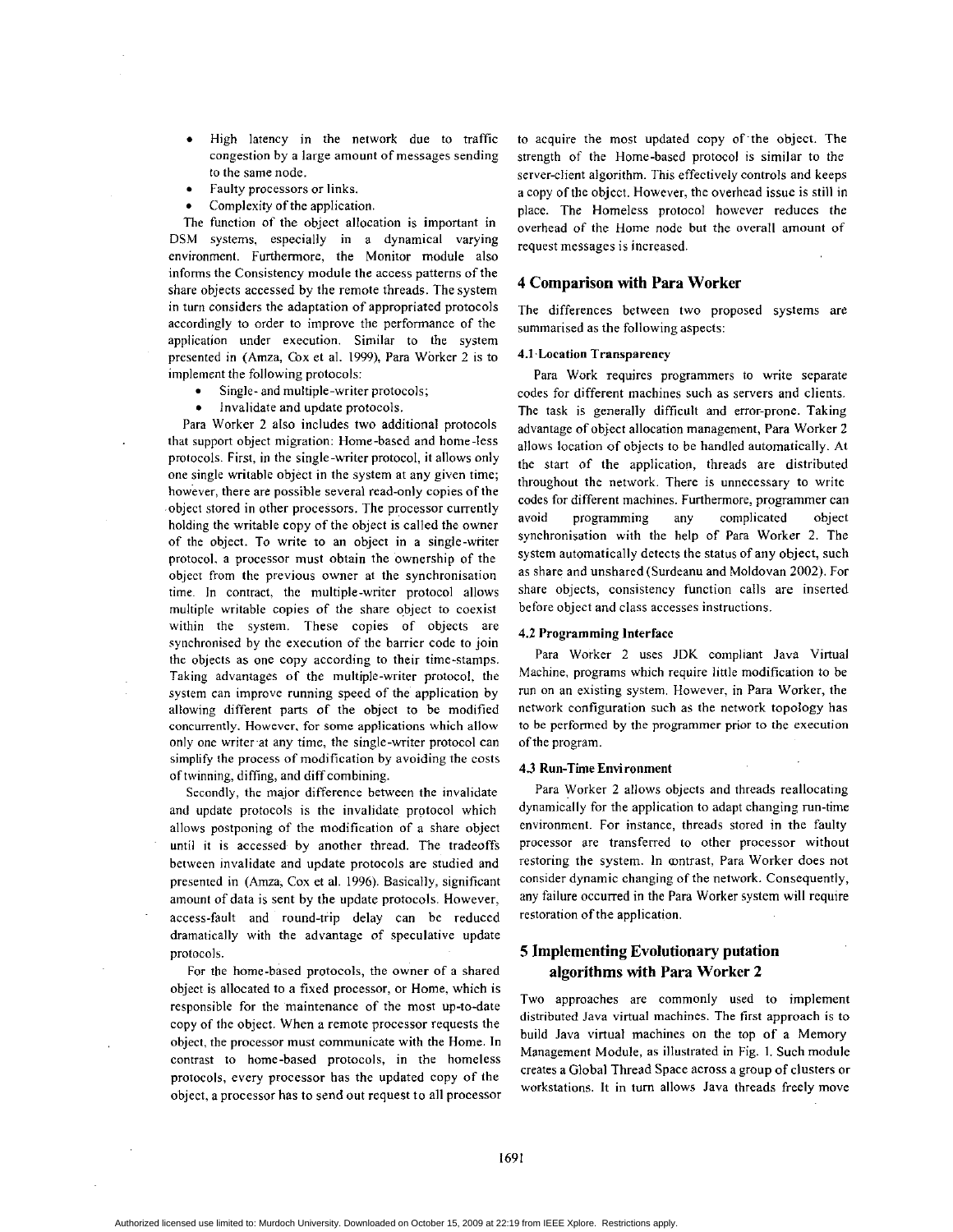from one machine to another without user's knowledge of their physical location. The advantages of this approach are twofold. First, as memory management module is separated from Java virtual machine, minimal changes are required to be made to the original program code of the virtual machine. Further, maintenance and upgrading of the Java virtual machine will be relatively easier for a programmer. Second, it assists programmers to write efficient Java thread programs. As mentioned early, shared-memory structure provides easy programming environment to programmer.

On the other hand, DISK implementation is based on tightly connected Java virtual machine and consistency protocols. With modified Just-In-Time (JIT) compiler, DISK invokes consistency functions before object and class write-access instructions. One innovation of DISK implementation is that only write-access to shared objects or classes requires inserting consistency function calls. It thereby is able to reduce communication overheads. However, DISK approach requires extract efforts to maintain the software. Most importantly, the approach limits DISK to be implemented by hardware.

Implementation of Para Worker 2 follows the principle of JavdDSM and JESSICA. It implements Kaffe virtual machine on top of some software DSM programs, such as JUMP or TreadMarks. However, the memory management module in Para Worker 2 is capable to dynamically allocate objects according to balance law of the network.

Implementation of Evolutionary computation algorithms in the Para Worker 2 is achieved via threads. In the previous work, an implementation of Genetic Algorithm (CA), Simulated Annealing (SA), and Tabu Search (TS) was used to solve the Economic Despatch problem in electrical power engineering. A flowchart of the algorithm is shown in Fig. 2 Instead of pre-loading the execution  $\sqrt{P_{\text{BSS}}}$ programs in each machine within the network, the program is implemented as threads. Each thread is a computation agent implementing the integrated **GA,** SA and TS algorithm. During execution, each of such thread objects is distributed through the system automatically. Communication among these threads **is** viable by shared objects. Depends on the design of sharing objects, Para Worker 2 is able to simulate either cluster computing or parallel computing as described previously.

For cluster computing, a cube consisting of a number of processors, each one consists of a single thread, is used. After each specified generation, each node will communicate with its neighbouring node and sends its best chromosome, in terms of objects, to each neighbour. It also receives the best chromosome from the neighbour nodes. The received chromosome will be included in the regeneration process. This model of the cluster computation is illustrated in Fig. 3.

For parallel computing, a group of slave threads is

working on a global object space to perfom crossover and mutation. The data is then recombined to perfom crossover and mutation by a super thread, called the master thread. After that, it is sent back to the slave threads for repeated manipulation of data until the maximum number of generations is reached. The model implemented for parallel stmcture is illustrated in [Figure](#page-5-0) **4.**  Techniques of enhancement like **SA** and TS are incorporated in both the parallel and clustering structure.

As an example, for clustered structure processing, at the end of a number of generations, the best chromosome is passed to its neighbouring thread. In the case of parallel structure processing, each slave thread will process for a number ofgenerations and the master will process for **100**  generations and this is repeated for a number ofrounds.

Due to the master thread has similar structure io the slave threads, the complexity of the program is effectively reduced. In particular, the Resource Monitoring Module will identify the load condition of the neighbouring nodes and the Object Allocation/Migration Management module will take care of the allocation of the threads to appropriate the appropriate nodes. The system is currently under development and comparison of the system performance to ParaWorker is studied.



Fig. **2:** An Integrated **GA,** SA and TS algorithm

#### *6* **Conclusion**

This paper proposed an extended version of a previously developed low cost parallel computation platform called Para Worker 2. The new system is based on the Java/DSM distributed Java Virtual Machine. It adds enhanced features of improved dynamic object reallocation, adaptive consistency protocols, and location transparency. The protocols included are single- and multiple-writer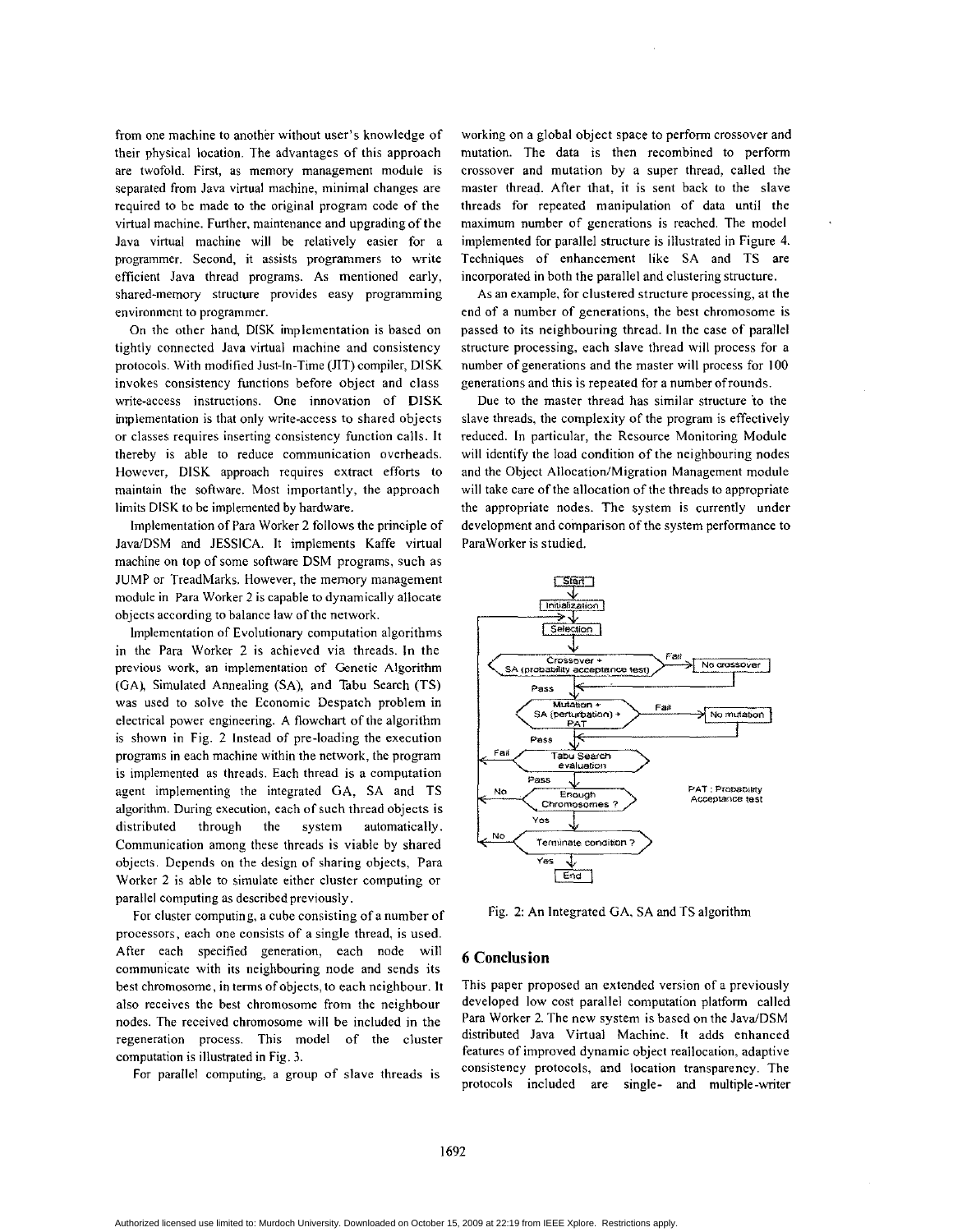<span id="page-5-0"></span>protocols, invalidate and update protocols, home-based and home-less protocols. The proposal **is** .particularly uscful for the implementation and execution of computational intelligence techniques such as evolutionary computing for engineering and other applications.



.







1693